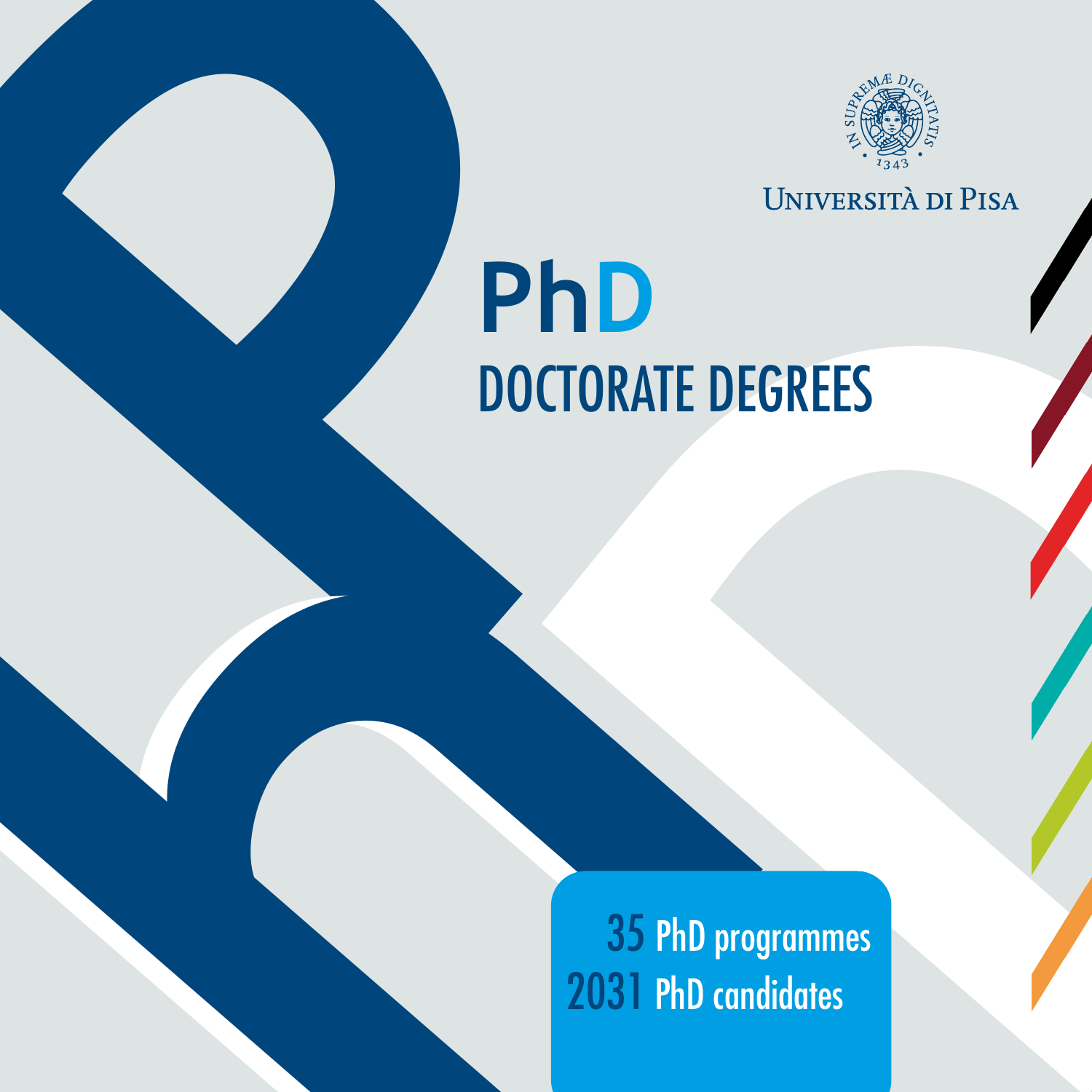## PROGRAMMES AT THE UNIVERSITY OF PISA

<http://dottorato.unipi.it/index.php/en/>



the Chinese Scholarships Council.

PhD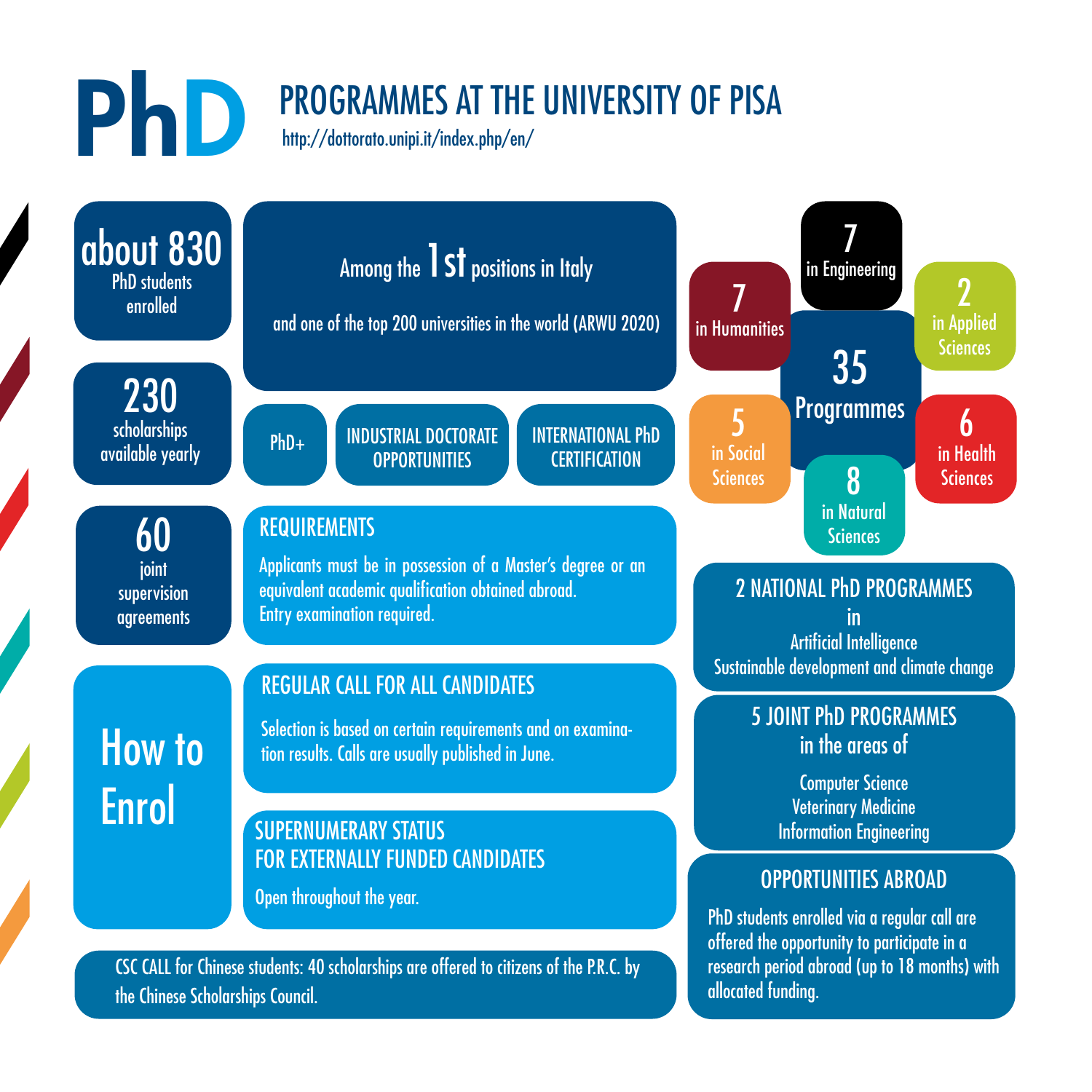Civil and Enviromental Engineering \* Computer Science \* ENG Energy, Systems, Territory and Construction Engineering Industrial Engineering Information Engineering ENG Smart Computing \* Smart Industry \*

Classical Studies and Archaeology \* **History** History of the Arts and Entertainment \* Italian Studies Linguistic Studies and Foreign Literatures Philology and Criticism \* Philosophy \*\*\*

Clinical and Translational Sciences Clinical Physiopathology Genetics, Oncology and Clinical Medicine \* Life Sciences \* Molecular Medicine \* Neurosciences \* Science of Drug and Bioactive Substances

Biology ENG Biochemistry and Molecular Biology \* Chemistry and Materials Science ENG Earth Sciences \* Life Sciences \* **Mathematics** Physics \*\*\*\* ENG Sustainable development and climate change \*\*

Agriculture, Food and Environment Veterinary Sciences

Business Administration and Management \* Artificial Intelligence \*\* Economics \* Legal Sciences Political Science

## \* REGIONAL "PEGASO" PhD PROGRAMMES

(together with other Tuscany's Universities)

\*\* NATIONAL PhD PROGRAMME (together with other Universities and Research Centers)

\*\*\* JOINT PHD PROGRAMME (together with UniFI)

\*\*\*\* JOINT PhD PROGRAMME (together with INFN)

**ENG PROGRAMME ALL IN ENGLISH** 

## PhD PROGRAMMES